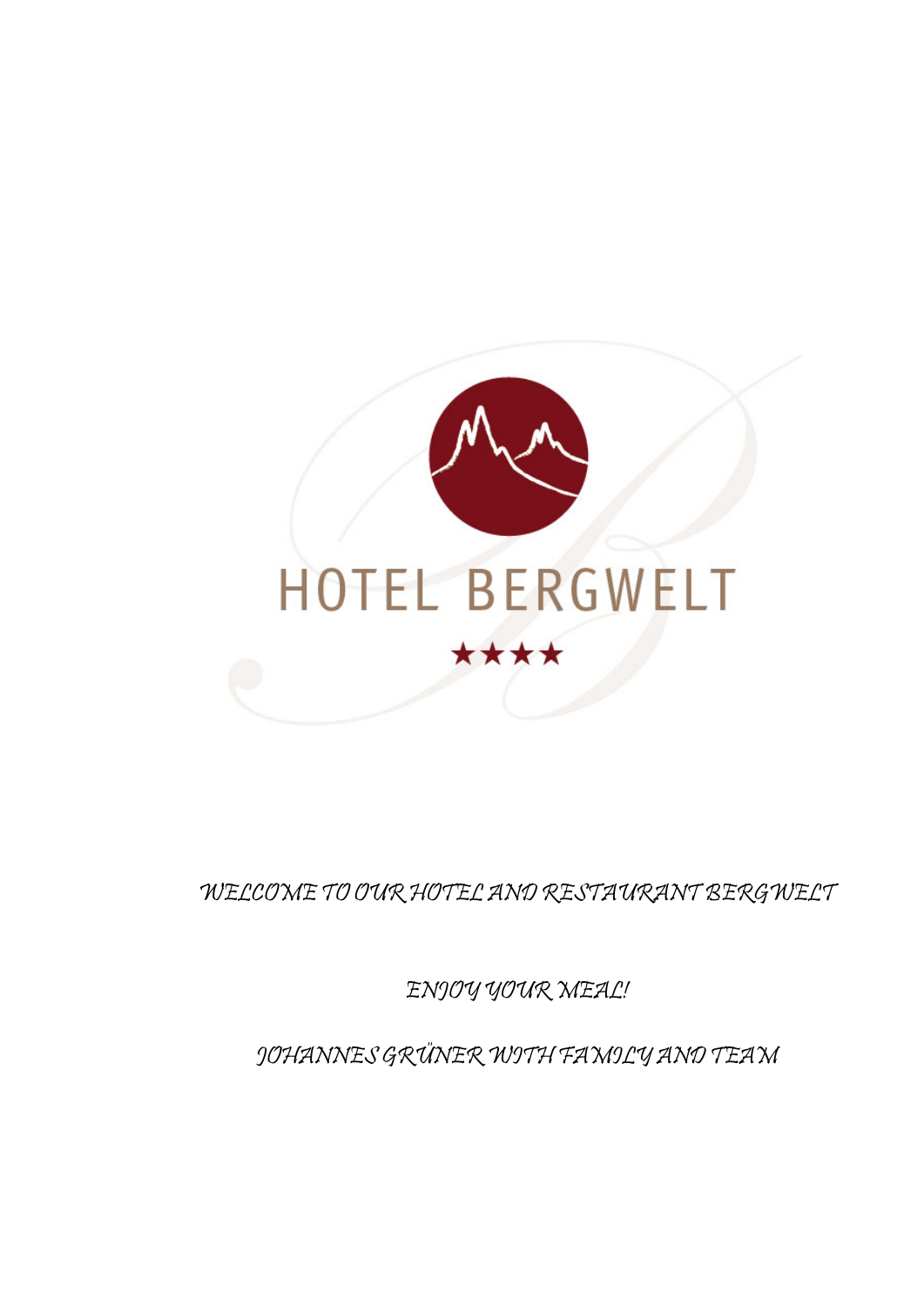

Starters

Baked potato - pumpkin bags refined with sour cream dip - 9,90

Carpaccio of deer with sautéed mushrooms, shredded parmesan and cranberries - 15,90

Soups

Clear beef soup with sliced pancakes - 15,90

Cream soup of chestnut refined with baked duck bonbon - 6,50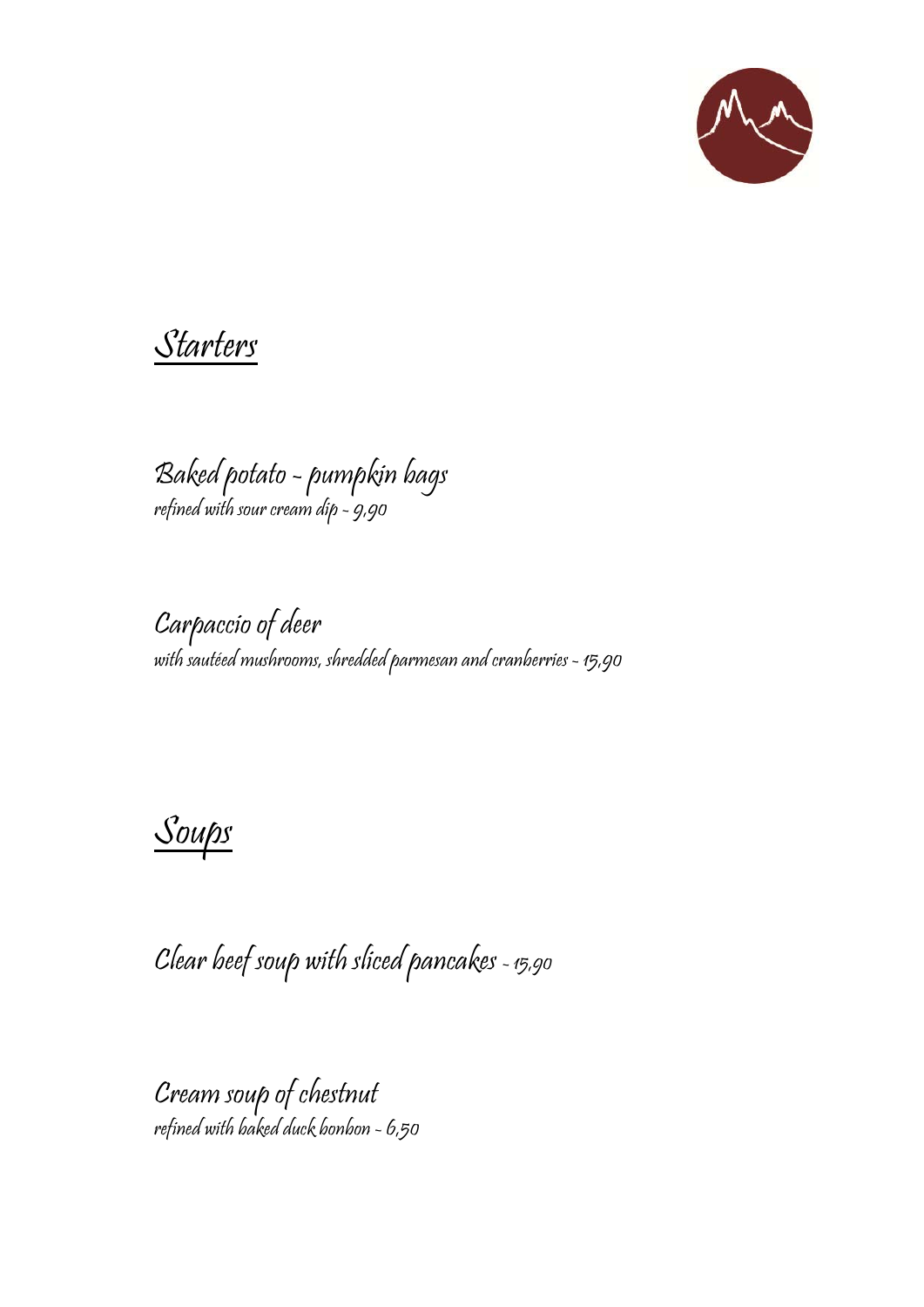

Salads

Green salad with baked pikeperch cheeks refined with sauce remoulade and apple slices - 16,20

Grilled goat cheese wrapped in bacon on romaine lettuce, refined with maple syrup and glazed nuts - 16,20

Mixed salad - 5,20

Homemade Garlic Bread - 4,80

Fish

Roasted fillet of pike perch with lemon sauce and apple - lentil ragout - 19,70

Roasted fillet of char on creamy tomato - spinach risotto - 21,50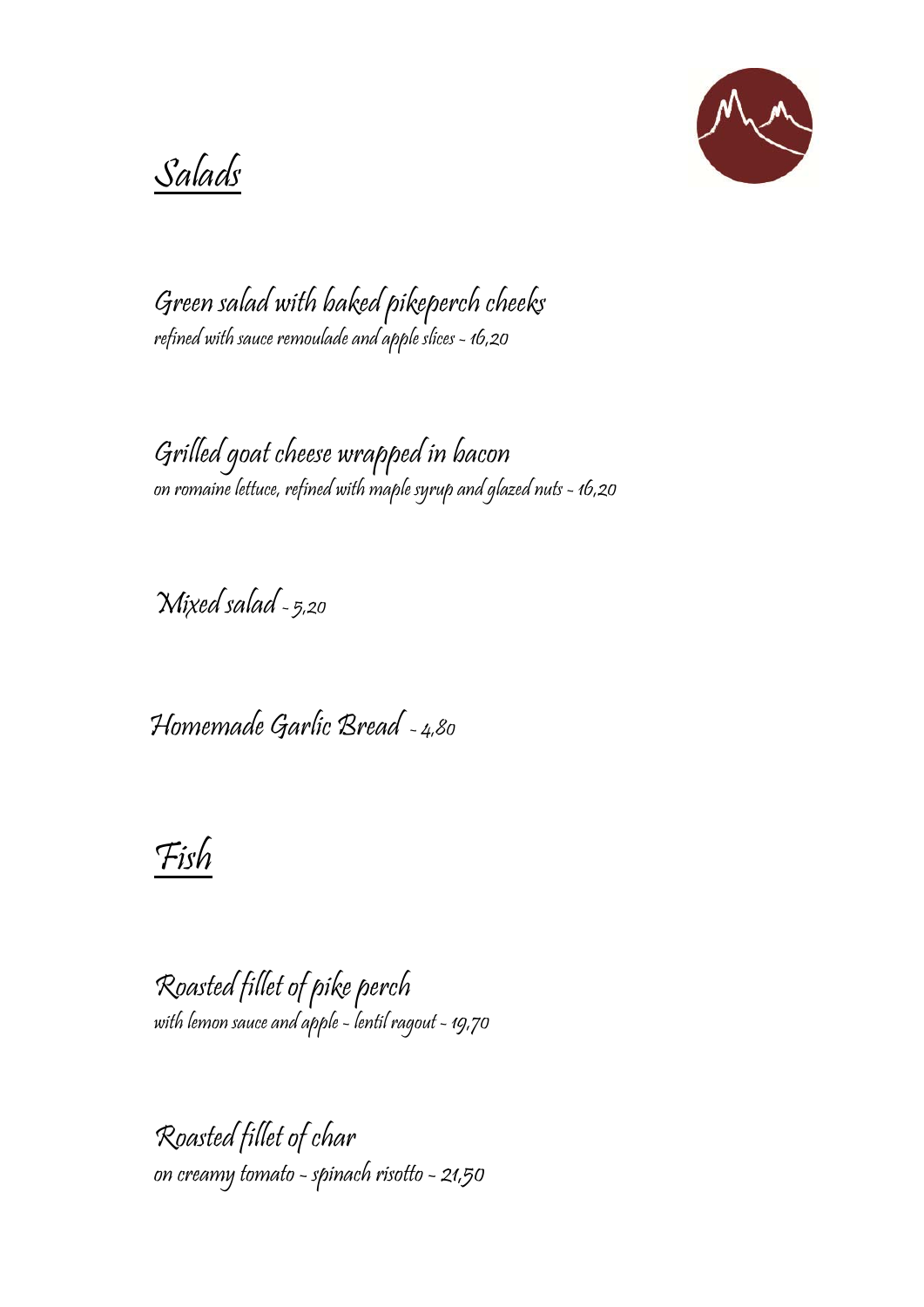

Our Specialties

 Viennese Escalope of Pork with french fries and cranberries - 14,90

Mixed grill of Beef, Pork and Turkey with fresh vegetables from the grill, french fries and herb butter - 19,50

Bergwelt Hauspfandl Medallions of pork with sauteed mushrooms gratinated with cheese, served with spaetzle on cream sauce with bacon - 21,90

Pink roasted medallions of deer served with cranberry sauce, chestnut gnocchi

and creamy savoy with bacon and pear - 26,90

Pink roasted rump steak served with pepper sauce, potato fritters and green beans with bacon - 26,90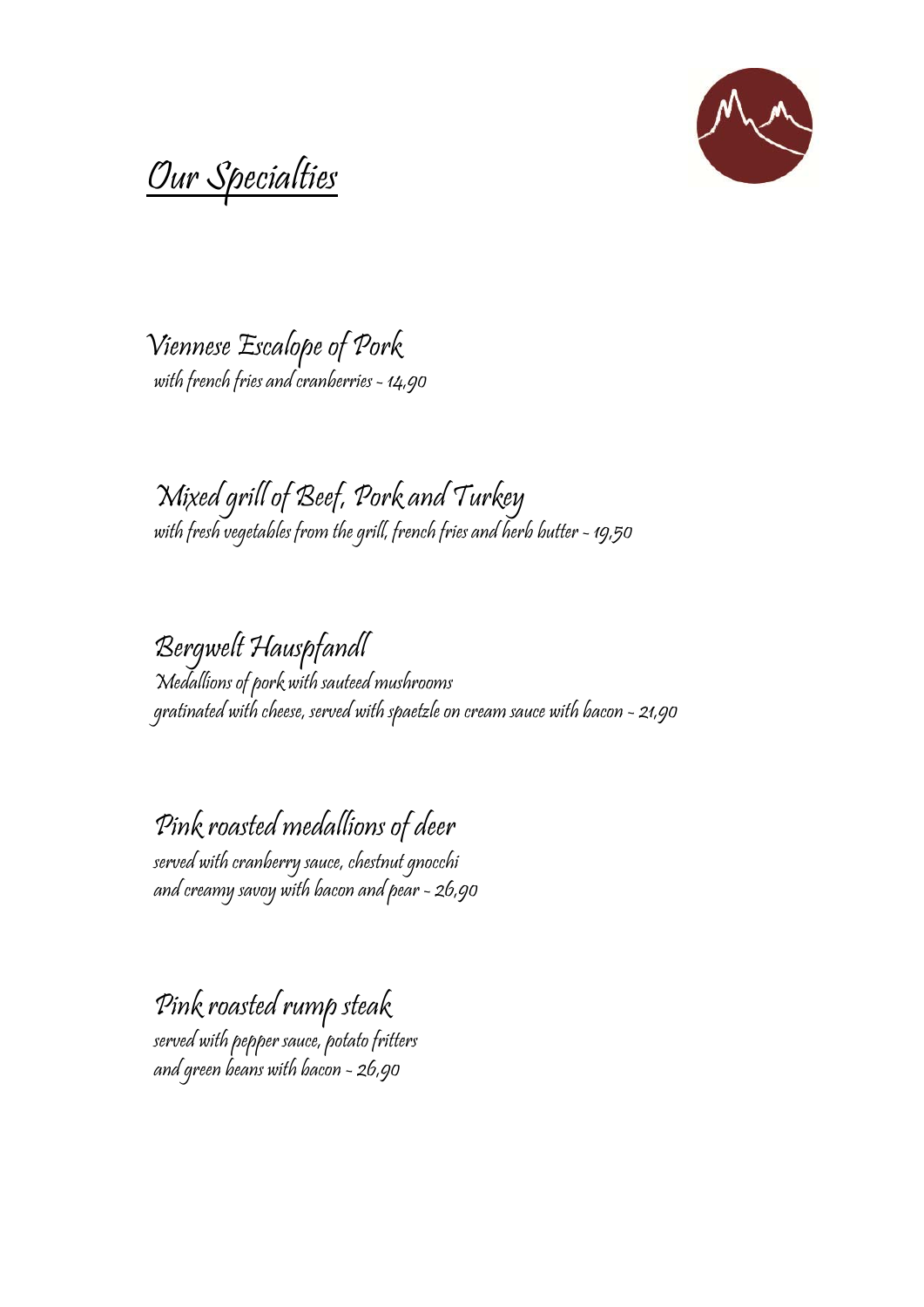

Vegetarian

Homemade Ravioli stuffed with sweet potatoes and truffle tossed in melted nut butter - 13,90

Ötztal spaetzle in cheese cream with roasted onions - 12,90

For our children

Small Viennese escalope served with french fries - 9,40

Chicken Nuggets served with french fries - 8,20

All other dishes can also be ordered in small portions for children. Please ask our service team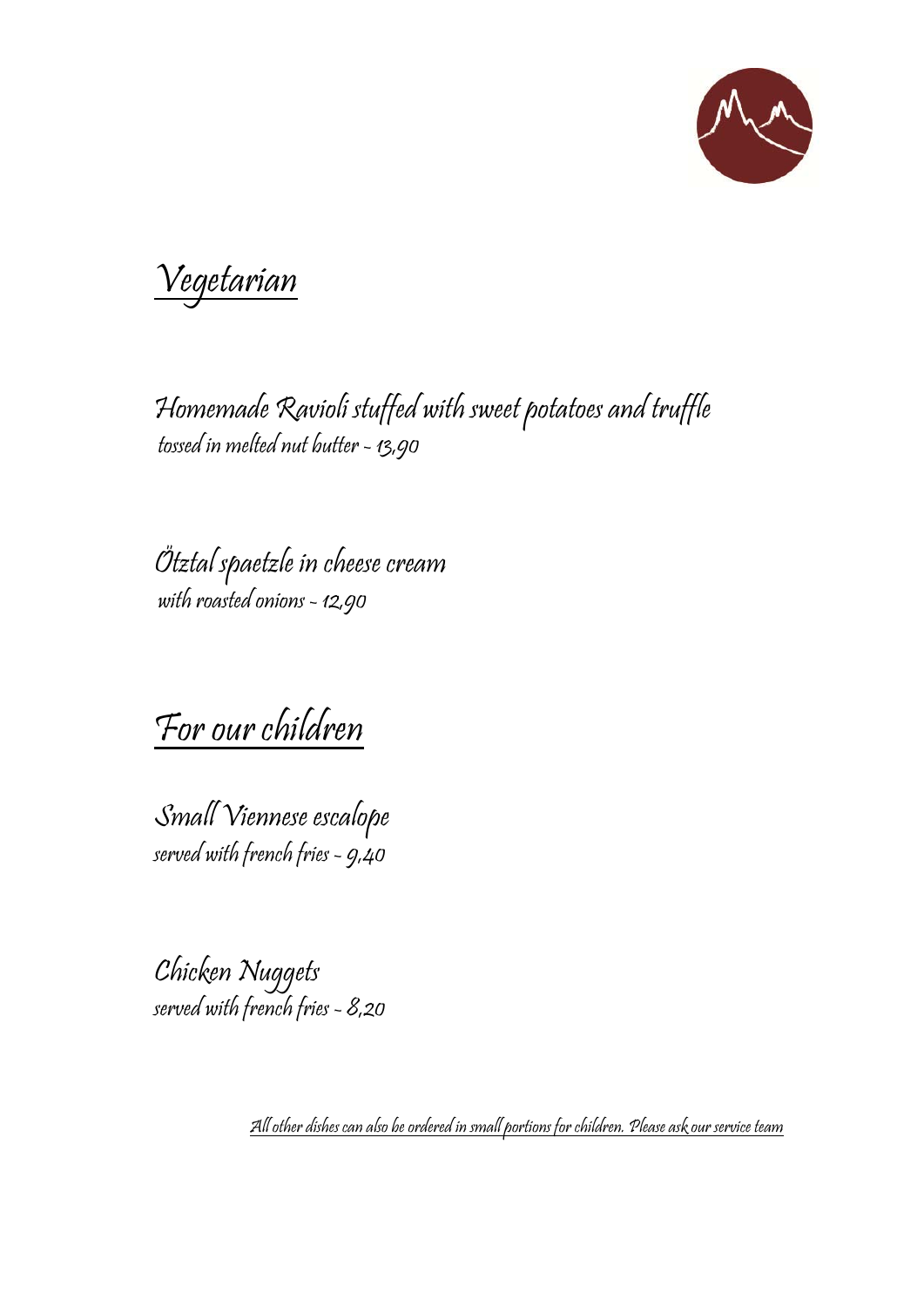

## Dessert

Warm chocolat cake with liquid pistachio core, gingerbread ice cream and mandarine ragout - 7,20

Tonka bean parfait with plump - cinnamon ragout - 6,20

Homemade snow milk with lot of whipped cream and cinnamon - 6,20

Dessert of the day - 4,50

Cake of the day - 4,50

Pleas ask our service team for our dessert and cake of the day